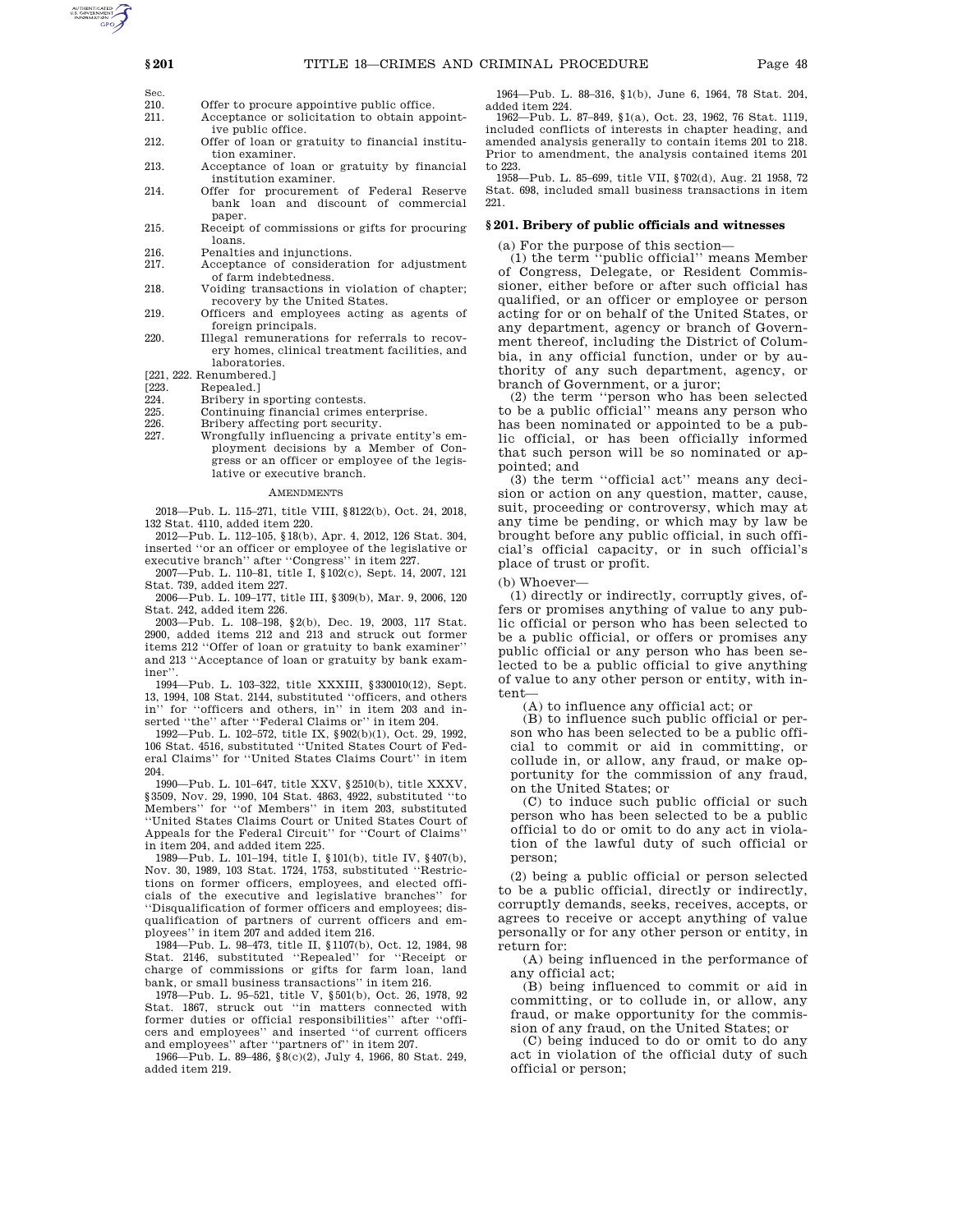(3) directly or indirectly, corruptly gives, offers, or promises anything of value to any person, or offers or promises such person to give anything of value to any other person or entity, with intent to influence the testimony under oath or affirmation of such first-mentioned person as a witness upon a trial, hearing, or other proceeding, before any court, any committee of either House or both Houses of Congress, or any agency, commission, or officer authorized by the laws of the United States to hear evidence or take testimony, or with intent to influence such person to absent himself therefrom;

(4) directly or indirectly, corruptly demands, seeks, receives, accepts, or agrees to receive or accept anything of value personally or for any other person or entity in return for being influenced in testimony under oath or affirmation as a witness upon any such trial, hearing, or other proceeding, or in return for absenting himself therefrom;

shall be fined under this title or not more than three times the monetary equivalent of the thing of value, whichever is greater, or imprisoned for not more than fifteen years, or both, and may be disqualified from holding any office of honor, trust, or profit under the United States.

## (c) Whoever—

(1) otherwise than as provided by law for the proper discharge of official duty—

(A) directly or indirectly gives, offers, or promises anything of value to any public official, former public official, or person selected to be a public official, for or because of any official act performed or to be performed by such public official, former public official, or person selected to be a public official; or

(B) being a public official, former public official, or person selected to be a public official, otherwise than as provided by law for the proper discharge of official duty, directly or indirectly demands, seeks, receives, accepts, or agrees to receive or accept anything of value personally for or because of any official act performed or to be performed by such official or person;

(2) directly or indirectly, gives, offers, or promises anything of value to any person, for or because of the testimony under oath or affirmation given or to be given by such person as a witness upon a trial, hearing, or other proceeding, before any court, any committee of either House or both Houses of Congress, or any agency, commission, or officer authorized by the laws of the United States to hear evidence or take testimony, or for or because of such person's absence therefrom;

(3) directly or indirectly, demands, seeks, receives, accepts, or agrees to receive or accept anything of value personally for or because of the testimony under oath or affirmation given or to be given by such person as a witness upon any such trial, hearing, or other proceeding, or for or because of such person's absence therefrom;

shall be fined under this title or imprisoned for not more than two years, or both.

(d) Paragraphs (3) and (4) of subsection (b) and paragraphs (2) and (3) of subsection (c) shall not be construed to prohibit the payment or receipt of witness fees provided by law, or the payment, by the party upon whose behalf a witness is called and receipt by a witness, of the reasonable cost of travel and subsistence incurred and the reasonable value of time lost in attendance at any such trial, hearing, or proceeding, or in the case of expert witnesses, a reasonable fee for time spent in the preparation of such opinion, and in appearing and testifying.

(e) The offenses and penalties prescribed in this section are separate from and in addition to those prescribed in sections 1503, 1504, and 1505 of this title.

(Added Pub. L. 87–849, §1(a), Oct. 23, 1962, 76 Stat. 1119; amended Pub. L. 91–405, title II, §204(d)(1), Sept. 22, 1970, 84 Stat. 853; Pub. L. 99–646, §46(a)–(*l*), Nov. 10, 1986, 100 Stat. 3601–3604; Pub. L. 103–322, title XXXIII, §§330011(b), 330016(2)(D), Sept. 13, 1994, 108 Stat. 2144, 2148.)

### PRIOR PROVISIONS

A prior section 201, act June 25, 1948, ch. 645, 62 Stat. 691, prescribed penalties for anyone who offered or gave anything of value to an officer or other person to influence his decisions, prior to the general amendment of this chapter by Pub. L. 87–849, and is substantially covered by revised section 201.

#### **AMENDMENTS**

1994—Subsec. (b). Pub. L. 103–322, §330016(2)(D), which directed the amendment of ''section 201'' by inserting ''under this title or'' after ''be fined'' and ''whichever is greater,'' before ''or imprisoned'', was executed by making the insertions in text of last par. of subsec. (b), and not in last par. of subsec. (c), to reflect the probable intent of Congress.

Pub. L. 103–322, §330011(b)(A), amended Pub. L. 99–646, §46(b)(1). See 1986 Amendment note below.

Subsec. (b)(1). Pub. L. 103–322, §330011(b), amended Pub. L. 99–646, §46(b). See 1986 Amendment note below.

1986—Pub. L. 99–646, §46(*l*), provided for alignment of margins of each subsection, paragraph, and subparagraph of this section.

Subsec. (a). Pub. L. 99–646, §46(a), substituted ''section—'' for ''section:'', designated provision defining ''public official'' as par. (1), inserted ''the term'' after ''(1)'', and substituted ''Delegate'' for ''Delegate from the District of Columbia'', ''after such official has qualified'' for ''after he has qualified'', and ''juror;'' for ''juror; and''; designated provision defining ''person who has been selected to be a public official'' as par. (2), inserted "the term" after "(2)", and substituted "such person'' for ''he''; and designated provision defining ''official act'' as par. (3), inserted ''the term'' after ''(3)'', and substituted ''in such official's official capacity, or in such official's'' for ''in his official capacity, or in his''.

Subsec. (b). Pub. L. 99–646, §46(b)(1), as amended by Pub. L. 103–322, §330011(b)(A), substituted ''Whoever—'' for ''Whoever,'' and inserted ''(1)'' before ''directly''.

Pub. L. 99–646, §46(e)(5), redesignated the undesignated par. which followed former subsec. (e) as concluding par. of subsec. (b) and substituted ''shall be fined not more than'' for "Shall be fined not more than \$20,000 or'' and ''thing of value,'' for ''thing of value, whichever is greater,'

Subsec. (b) $(1)$ . Pub. L. 99–646, §46(b), as amended by Pub. L. 103–322, §330011(b), redesignated former subsec. (b) as par. (1), redesignated former pars. (1) to  $(3)$  as subpars. (A) to (C), respectively, and realigned their margins, and in subpar. (C) substituted ''the lawful duty of such official or person;'' for ''his lawful duty, or''.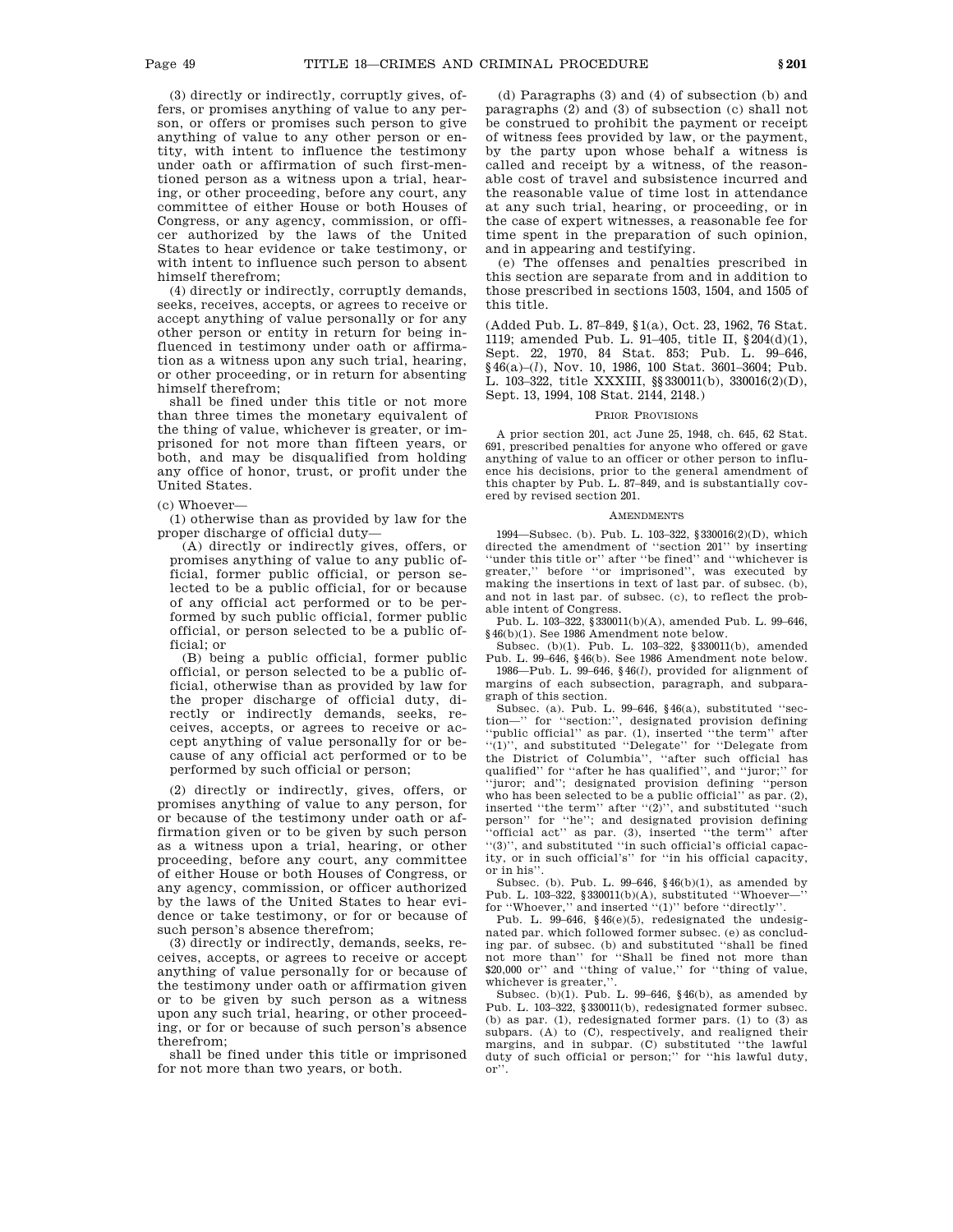Subsec. (b)(2). Pub. L. 99–646, §46(c), redesignated former subsec. (c) as par. (2), struck out ''Whoever,'' before ''being'', substituted ''corruptly demands, seeks, receives, accepts, or agrees to receive or accept anything of value personally'' for ''corruptly asks, demands, exacts, solicits, seeks, accepts, receives, or agrees to receive anything of value for himself'', redesignated former pars. (1) to (3) as subpars. (A) to  $(C)$ , respectively, and realigned their margins, in subpar. (A) substituted ''the performance'' for ''his performance'' and struck out ''or'' after ''act;'', and in subpar. (C) substituted ''the official duty of such official or per-

son;'' for ''his official duty; or''. Subsec. (b)(3). Pub. L. 99–646, §46(d), redesignated former subsec. (d) as par. (3) and substituted ''directly'' for ''Whoever, directly'' and ''therefrom;'' for ''therefrom; or''.

Subsec. (b)(4). Pub. L. 99–646, §46(e), redesignated former subsec. (e) as par. (4), substituted ''directly'' for ''Whoever, directly'', ''demands, seeks, receives, accepts, or agrees to receive or accept anything of value personally'' for ''asks, demands, exacts, solicits, seeks, accepts, receives, or agrees to receive anything of value for himself'', ''in testimony'' for ''in his testimony'', and ''therefrom;'' for ''therefrom—''.

Subsec. (c). Pub. L. 99–646,  $\frac{6}{6}$  46(f), (g)(1), (h)(1), (i)(1), redesignated former subsecs. (f) to (i) as subsec.  $(c)(1)(\overline{A})$ ,  $(B)$ ,  $(2)$ , and  $(3)$ , respectively. Former subsec. (c) redesignated (b)(2).

Pub. L. 99–646, §46(i)(6), redesignated the undesignated par. which followed former subsec. (i) as concluding par. of subsec. (c) and substituted ''shall be fined under this title" for "Shall be fined not more than  $$10,000"$ 

Subsec. (c)(1). Pub. L. 99–646,  $§46(f)$ , (g), redesignated former subsec. (f) as par. (1) and substituted ''(1) otherwise'' for '', otherwise'' and ''(A) directly'' for '', directly'', redesignated former subsec. (g) as subpar. (B) and substituted ''being'' for ''Whoever, being'', ''indirectly demands, seeks, receives, accepts, or agrees to receive or accept anything of value personally'' for ''indirectly asks, demands, exacts, solicits, seeks, accepts, receives, or agrees to receive anything of value for himself", and "by such official or person;" for "by him; or''.

Subsec. (c)(2). Pub. L. 99–646, §46(h), redesignated former subsec. (h) as par. (2) and substituted ''directly'' for ''Whoever, directly'' and ''such person's absence therefrom;'' for ''his absence therefrom; or''.

Subsec. (c)(3). Pub. L. 99–646, §46(i), redesignated former subsec. (i) as par. (3) and substituted ''directly'' for ''Whoever, directly'', ''demands, seeks, receives, accepts, or agrees to receive or accept'' for ''asks, demands, exacts, solicits, seeks, accepts, receives, or agrees to receive'', ''personally'' for ''for himself'', ''by such person" for "by him", and "such person's absence therefrom;'' for ''his absence therefrom—''.

Subsec. (d). Pub. L. 99–646, §46(j), redesignated former subsec. (j) as (d), substituted ''Paragraphs (3) and (4) of subsection (b) and paragraphs (2) and (3) of subsection (c)'' for ''Subsections (d), (e), (h), and (i)'' and struck out ''involving a technical or professional opinion,'' after ''expert witnesses,''. Former subsec. (d) redesignated  $(b)(3)$ .

Subsecs. (e) to (k). Pub. L. 99–646, §46(f)–(k), redesignated former subsecs. (e) to  $(k)$  as  $(b)(4)$ ,  $(c)(1)(A)$ ,  $(B)$ , (2), (3), (d), and (e), respectively.

1970—Subsec. (a). Pub. L. 91–405 included Delegate from District of Columbia in definition of ''public official''.

# EFFECTIVE DATE OF 1994 AMENDMENT

Pub. L. 103–322, title XXXIII, §330011(b), Sept. 13, 1994, 108 Stat. 2144, provided that the amendment made by that section is effective as of the date on which section 46(b) of Pub. L. 99–646 took effect.

### EFFECTIVE DATE OF 1986 AMENDMENT

Pub. L. 99–646, §46(m), Nov. 10, 1986, 100 Stat. 3604, provided that: ''The amendments made by this section [amending this section] shall take effect 30 days after the date of enactment of this Act [Nov. 10, 1986].''

# EFFECTIVE DATE OF 1970 AMENDMENT

Amendment by Pub. L. 91–405 effective Sept. 22, 1970, see section 206(b) of Pub. L. 91–405, set out as an Effective Date note under section 25a of Title 2, The Congress.

### EFFECTIVE DATE

Pub. L. 87–849, §4, Oct. 23, 1962, 76 Stat. 1126, provided that: ''This Act [enacting this section and sections 202 to 209 and 218 of this title, redesignating sections 214, 215, 217 to 222 as 210, 211, 212 to 217 of this title respectively, repealing sections 223, 282, 284, 434, and 1914 of this title, and section 99 of former Title 5, Executive Departments and Government Officers and Employees, and enacting provisions set out as notes under section 281 and 282 of this title] shall take effect ninety days after the date of its enactment [Oct. 23, 1962]''.

# SHORT TITLE OF 2003 AMENDMENT

Pub. L. 108–198, §1, Dec. 19, 2003, 117 Stat. 2899, provided that: ''This Act [enacting sections 212 and 213 of this title and repealing former sections 212 and 213 of this title] may be cited as the 'Preserving Independence of Financial Institution Examinations Act of 2003'.''

# SHORT TITLE OF 1996 AMENDMENT

Pub. L. 104–177, §1, Aug. 6, 1996, 110 Stat. 1563, provided that: ''This Act [amending section 205 of this title] may be cited as the 'Federal Employee Representation Improvement Act of 1996'.''

## SHORT TITLE OF 1986 AMENDMENT

Pub. L. 99–370, §1, Aug. 4, 1986, 100 Stat. 779, provided that: ''This Act [amending section 215 of this title and enacting provisions set out as a note under section 215 of this title] may be cited as the 'Bank Bribery Amendments Act of 1985'.''

# EXECUTIVE ORDER NO. 11222

Ex. Ord. No. 11222, May 8, 1965, 30 F.R. 6469, as amended by Ex. Ord. No. 11590, Apr. 23, 1971, 36 F.R. 7831; Ex. Ord. No. 12107, Dec. 28, 1978, 44 F.R. 1055; Ex. Ord. No. 12565, Sept. 25, 1986, 51 F.R. 34437, which established standards of ethical conduct for government officers and employees, was revoked by Ex. Ord. No. 12674, Apr. 12, 1989, 54 F.R. 15159, as amended, set out as a note under section 7301 of Title 5, Government Organization and Employees.

### EXECUTIVE ORDER NO. 12565

Ex. Ord. No. 12565, Sept. 25, 1986, 51 F.R. 34437, which amended Ex. Ord. No. 11222, formerly set out above, and provided confidentiality for financial reports filed pursuant to Ex. Ord. No. 11222, was revoked by Ex. Ord. No. 12674, Apr. 12, 1989, 54 F.R. 15159, as amended, set out as a note under section 7301 of Title 5, Government Organization and Employees.

MEMORANDUM OF ATTORNEY GENERAL REGARDING CON-FLICT OF INTEREST PROVISIONS OF PUBLIC LAW 87–849, FEB. 1, 1963, 28 F.R. 985

#### JANUARY 28, 1963.

Public Law 87–849, ''To strengthen the criminal laws relating to bribery, graft, and conflicts of interest, and for other purposes,'' came into force January 21, 1963. A number of departments and agencies of the Government have suggested that the Department of Justice prepare and distribute a memorandum analyzing the conflict of interest provisions contained in the new act. I am therefore distributing the attached memorandum.

One of the main purposes of the new legislation merits specific mention. That purpose is to help the Government obtain the temporary or intermittent services of persons with special knowledge and skills whose principal employment is outside the Government. For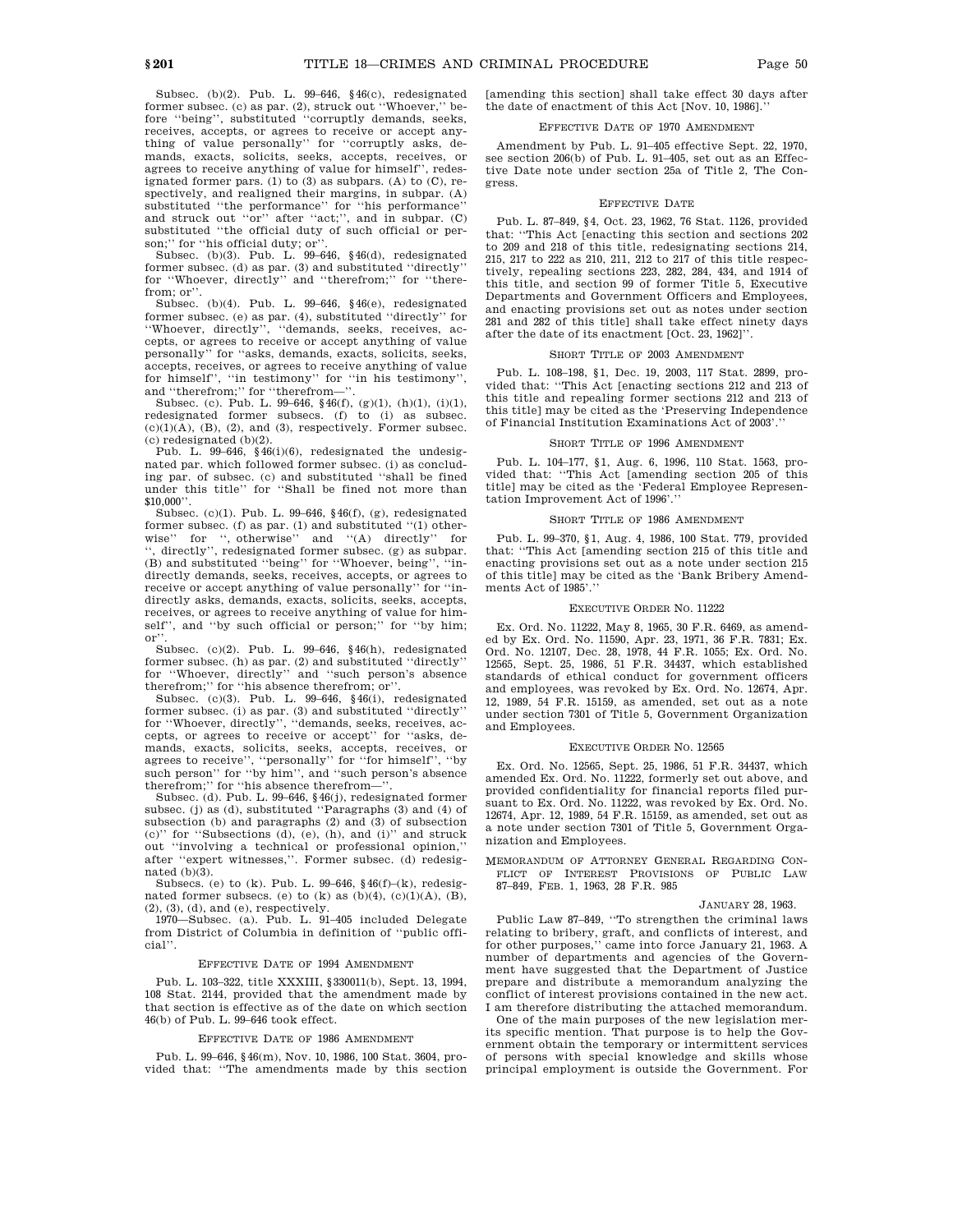the most part the conflict of interest statutes superseded by Public Law 87–849 imposed the same restraints on a person serving the Government temporarily or intermittently as on a full-time employee, and those statutes often had an unnecessarily severe impact on the former. As a result, they impeded the departments and agencies in the recruitment of experts for important work. Public Law 87–849 meets this difficulty by imposing a lesser array of prohibitions on temporary and intermittent employees than on regular employees. I believe that a widespread appreciation of this aspect of the new law will lead to a significant expansion of the pool of talent on which the departments and agencies can draw for their special needs.

ROBERT F. KENNEDY, *Attorney General.*

MEMORANDUM RE THE CONFLICT OF INTEREST PROVI-SIONS OF PUBLIC LAW 87–849, 76 STAT. 1119, AP-PROVED OCTOBER 23, 1962

#### **INTRODUCTION**

Public Law 87–849, which came into force January 21, 1963, affected seven statutes which applied to officers and employees of the Government and were generally spoken of as the ''conflict of interest'' laws. These included six sections of the criminal code, 18 U.S.C. 216, 281, 283, 284, 434 and 1914, and a statute containing no penalties, section 190 of the Revised Statutes (5 U.S.C. 99). Public Law 87–849 (sometimes referred to hereinafter as ''the Act'') repealed section 190 and one of the criminal statutes, 18 U.S.C. 216, without replacing them.1 In addition it repealed and supplanted the other five criminal statutes. It is the purpose of this memorandum to summarize the new law and to describe the principal differences between it and the legislation it has replaced.

The Act accomplished its revisions by enacting new sections 203, 205, 207, 208 and 209 of title 18 of the United States Code and providing that they supplant the above-mentioned sections 281, 283, 284, 434 and 1914 of title 18 respectively.2 It will be convenient, therefore, after summarizing the principal provisions of the new sections, to examine each section separately, comparing it with its precursor before passing to the next. First of all, however, it is necessary to describe the background and provisions of the new 18 U.S.C. 202(a), which has no counterpart among the statutes formerly in effect.

## SPECIAL GOVERNMENT EMPLOYEES [NEW 18 U.S.C.  $202(a)$ ]

In the main the prior conflict of interest laws imposed the same restrictions on individuals who serve the Government intermittently or for a short period of time as on those who serve full-time. The consequences of this generalized treatment were pointed out in the following paragraph of the Senate Judiciary Committee report on the bill which became Public Law 87–849: 3

In considering the application of present law in relation to the Government's utilization of temporary or intermittent consultants and advisers, it must be emphasized that most of the existing conflict-of-interest statutes were enacted in the 19th century—that is, at a time when persons outside the Government rarely served it in this way. The laws were therefore directed at activities of regular Government employees, and their present impact on the occasionally needed experts—those whose main work is performed outside the Government—is unduly severe. This harsh impact constitutes an appreciable deterrent to the Government's obtaining needed part-time services.

The recruiting problem noted by the Committee generated a major part of the impetus for the enactment of Public Law 87–849. The Act dealt with the problem by creating a category of Government employees termed ''special Government employees'' and by ex-cepting persons in this category from certain of the prohibitions imposed on ordinary employees. The new

18 U.S.C. 202(a) defines the term ''special Government employee'' to include, among others, officers and employees of the departments and agencies who are appointed or employed to serve, with or without compensation, for not more than 130 days during any period of 365 consecutive days either on a full-time or intermittent basis.

## SUMMARY OF THE MAIN CONFLICT OF INTEREST PROVISIONS OF PUBLIC LAW 87–849

A regular officer or employee of the Government that is, one appointed or employed to serve more than 130 days in any period of 365 days—is in general subject to the following major prohibitions (the citations are to the new sections of Title 18):

1. He may not, except in the discharge of his official duties, represent anyone else before a court or Government agency in a matter in which the United States is a party or has an interest. This prohibition applies both to paid and unpaid representation of another (18 U.S.C. 203 and 205).

2. He may not participate in his governmental capacity in any matter in which he, his spouse, minor child, outside business associate or person with whom he is negotiating for employment has a financial interest (18 U.S.C. 208).

3. He may not, after his Government employment has ended, represent anyone other than the United States in connection with a matter in which the United States is a party or has an interest and in which he participated personally and substantially for the Government (18 U.S.C. 207(a)).

4. He may not, for 1 year after his Government employment has ended, represent anyone other than the United States in connection with a matter in which the United States is a party or has an interest and which was within the boundaries of his official responsibilities 4 during the last year of his Government service (18 U.S.C. 207(b)). This temporary restraint of course gives way to the permanent restraint described in paragraph 3 if the matter is one in which he participated personally and substantially.

5. He may not receive any salary, or supplementation of his Government salary, from a private source as compensation for his services to the Government (18 U.S.C. 209).

A special Government employee is in general subject only to the following major prohibitions:

1. (a) He may not, except in the discharge of his official duties, represent anyone else before a court or Government agency in a matter in which the United States is a party or has in interest and in which he has at any time participated personally and substantially for the Government (18 U.S.C. 203 and 205).

(b) He may not, except in the discharge of his official duties, represent anyone else in a matter pending before the agency he serves unless he has served there no more than 60 days during the past 365 (18 U.S.C. 203 and 205). He is bound by this restraint despite the fact that the matter is not one in which he has ever participated personally and substantially.

The restrictions described in subparagraphs (a) and (b) apply to both paid and unpaid representation of another. These restrictions in combination are, of course, less extensive than the one described in the corresponding paragraph 1 in the list set forth above with regard to regular employees.

2. He may not participate in his governmental capacity in any matter in which he, his spouse, minor child, outside business associate or person with whom he is negotiating for employment has a financial interest (18 U.S.C. 208).

3. He may not, after his Government employment has ended, represent anyone other than the United States in connection with a matter in which the United States is a party or has an interest and in which he participated personally and substantially for the Government (18 U.S.C. 207(a)).

4. He may not, for 1 year after his Government employment has ended, represent anyone other than the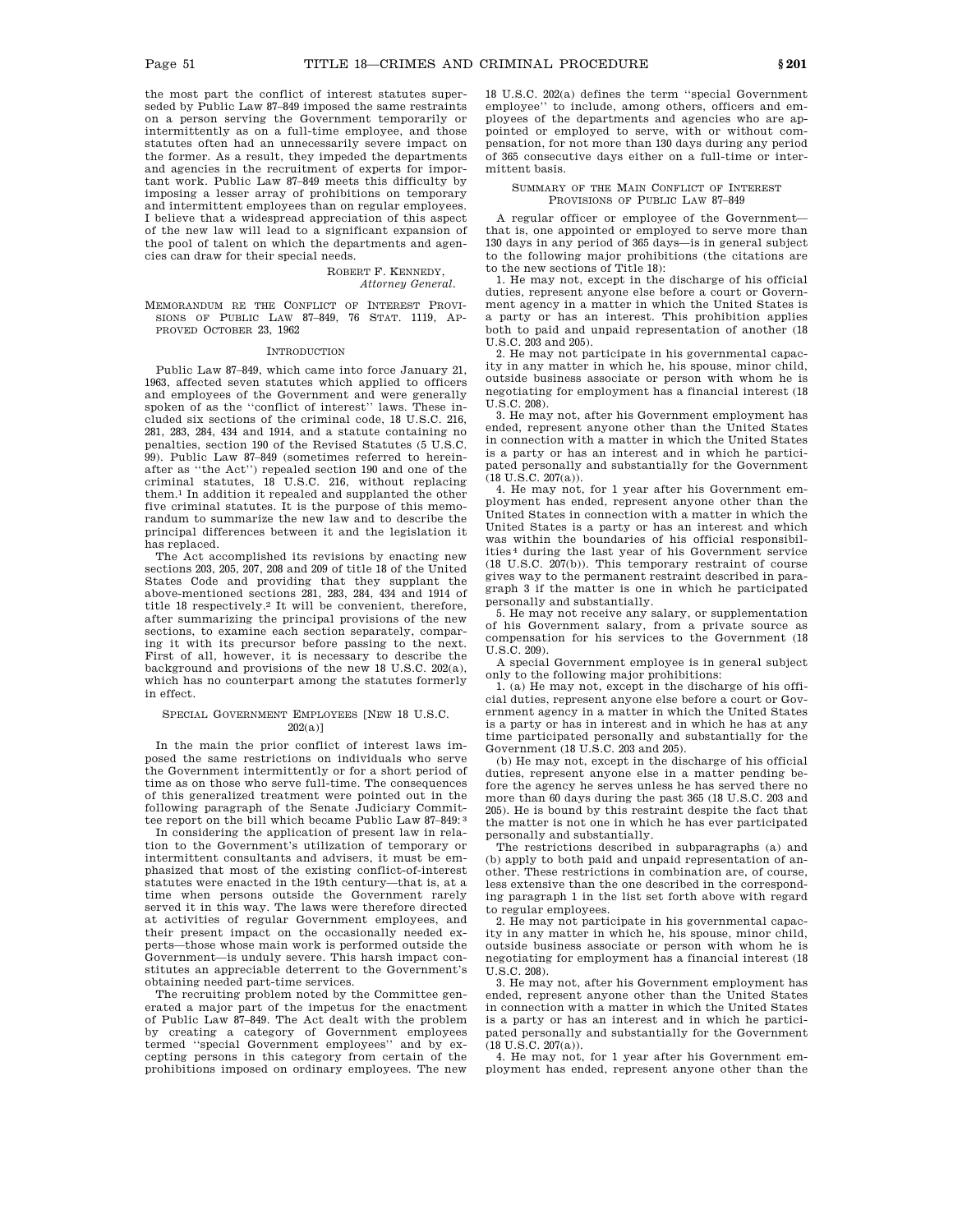United States in connection with a matter in which the United States is a party or has an interest and which was within the boundaries of his official responsibility during the last year of his Government service (18 U.S.C. 207(b)). This temporary restraint of course gives way to the permanent restriction described in paragraph 3 if the matter is one in which he participated personally and substantially.

It will be seen that paragraphs 2, 3, and 4 for special Government employees are the same as the corresponding paragraphs for regular employees. Paragraph 5 for the latter, describing the bar against the receipt of salary for Government work from a private source, does not apply to special Government employees.

As appears below, there are a number of exceptions to the prohibitions summarized in the two lists.

## COMPARISON OF OLD AND NEW CONFLICT OF INTEREST SECTIONS OF TITLE 18, UNITED STATES CODE

*New 18 U.S.C. 203*. Subsection (a) of this section in general prohibits a Member of Congress and an officer or employee of the United States in any branch or agency of the Government from soliciting or receiving compensation for services rendered on behalf of another person before a Government department or agency in relation to any particular matter in which the United States is a party or has a direct and substantial interest. The subsection does not preclude compensation for services rendered on behalf of another in court.

Subsection (a) is essentially a rewrite of the repealed portion of 18 U.S.C. 281. However, subsections (b) and (c) have no counterparts in the previous statutes.

Subsection (b) makes it unlawful for anyone to offer or pay compensation the solicitation or receipt of which is barred by subsection (a).

Subsection (c) narrows the application of subsection (a) in the case of a person serving as a special Government employee to two, and only two, situations. First, subsection (c) bars him from rendering services before the Government on behalf of others, for compensation, in relation to a matter involving a specific party or parties in which he has participated personally and substantially in the course of his Government duties. And second, it bars him from such activities in relation to a matter involving a specific party or parties, even though he has not participated in the matter personally and substantially, if it is pending in his department or agency and he has served therein more than 60 days in the immediately preceding period of a year.

*New 18 U.S.C. 205*. This section contains two major prohibitions. The first prevents an officer or employee of the United States in any branch or agency of the Government from acting as agent or attorney for prosecuting any claim against the United States, including a claim in court, whether for compensation or not. It also prevents him from receiving a gratuity, or a share or interest in any such claim, for assistance in the prosecution thereof. This portion of section 205 is similar to the repealed portion of 18 U.S.C. 283, which dealt only with claims against the United States, but it omits a bar contained in the latter—i.e., a bar against rendering uncompensated aid or assistance in the prosecution or support of a claim against the United States.

The second main prohibition of section 205 is concerned with more than claims. It precludes an officer or employee of the Government from acting as agent or attorney for anyone else before a department, agency or court in connection with any particular matter in which the United States is a party or has a direct and substantial interest.

Section 205 provides for the same limited application to a special Government employee as section 203. In short, it precludes him from acting as agent or attorney only (1) in a matter involving a specific party or parties in which he has participated personally and substantially in his governmental capacity, and (2) in a matter involving a specific party or parties which is before his department or agency, if he has served therein more than 60 days in the year past.

Since new sections 203 and 205 extend to activities in the same range of matters, they overlap to a greater extent than did their predecessor sections 281 and 283. The following are the few important differences between sections 203 and 205:

1. Section 203 applies to Members of Congress as well as officers and employees of the Government; section 205 applies only to the latter.

2. Section 203 bars services rendered for compensation solicited or received, but not those rendered without such compensation; section 205 bars both kinds of services.

3. Section 203 bars services rendered before the departments and agencies but not services rendered in court; section 205 bars both.

It will be seen that while section 203 is controlling as to Members of Congress, for all practical purposes section 205 completely overshadows section 203 in respect of officers and employees of the Government.

Section 205 permits a Government officer or employee to represent another person, without compensation, in a disciplinary, loyalty or other personnel matter. Another provision declares that the section does not prevent an officer or employee from giving testimony under oath or making statements required to be made under penalty for perjury or contempt.5

Section 205 also authorizes a limited waiver of its restrictions and those of section 203 for the benefit of an officer or employee, including a special Government employee, who represents his own parents, spouse or child, or a person or estate he serves as a fiduciary. The waiver is available to the officer or employee, whether acting for any such person with or without compensation, but only if approved by the official making appointments to his position. And in no event does the waiver extend to his representation of any such person in matters in which he has participated personally and substantially or which, even in the absence of such participation, are the subject of his official responsibility.

Finally, section 205 gives the head of a department or agency the power, notwithstanding any applicable restrictions in its provisions or those of section 203, to allow a special Government employee to represent his regular employer or other outside organization in the performance of work under a Government grant or contract. However, this action is open to the department or agency head only upon his certification, published in the Federal Register, that the national interest requires it.

*New 18 U.S.C. 207*. Subsections (a) and (b) of this section contain post-employment prohibitions applicable to persons who have ended service as officers or employees of the executive branch, the independent agencies or the District of Columbia.6 The prohibitions for persons who have served as special Government employees are the same as for persons who have performed regular duties.

The restraint of subsection (a) is against a former officer or employee's acting as agent or attorney for anyone other than the United States in connection with certain matters, whether pending in the courts or elsewhere. The matters are those involving a specific party or parties in which the United States is one of the parties or has a direct and substantial interest and in which the former officer or employee participated personally and substantially while holding a Government position.

Subsection (b) sets forth a 1-year postemployment prohibition in respect of those matters which were within the area of official responsibility of a former officer or employee at any time during the last year of his service but which do not come within subsection (a) because he did not participate in them personally and substantially. More particularly, the prohibition of subsection (b) prevents his personal appearance in such matters before a court or a department or agency of the Government as agent or attorney for anyone other than the United States.7 Where, in the year prior to the end of his service, a former officer or employee has changed areas of responsibility by transferring from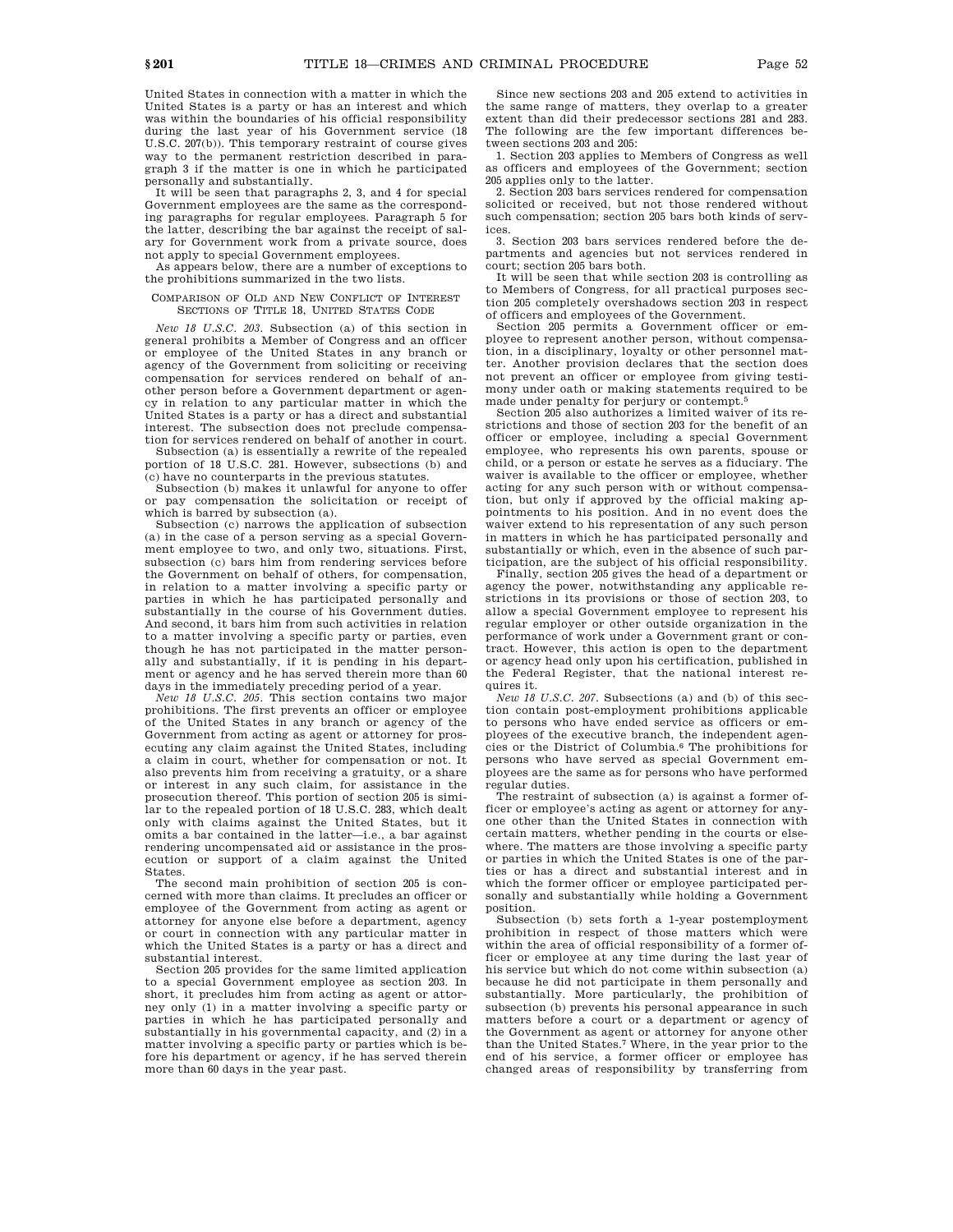one agency to another, the period of his postemployment ineligibility as to matters in a particular area ends 1 year after his responsibility for that area ends. For example, if an individual transfers from a supervisory position in the Internal Revenue Service to a supervisory position in the Post Office Department and leaves that department for private employment 9 months later, he will be free of the restriction of subsection (b) in 3 months insofar as Internal Revenue matters are concerned. He will of course be bound by it for a year in respect of Post Office Department matters.

The proviso following subsections (a) and (b) authorizes an agency head, notwithstanding anything to the contrary in their provisions, to permit a former officer or employee with outstanding scientific qualifications to act as attorney or agent or appear personally before the agency for another in a matter in a scientific field. This authority may be exercised by the agency head upon a ''national interest'' certification published in the FEDERAL REGISTER.

Subsections (a) and (b) describe the activities they forbid as being in connection with ''particular matter[s] involving a specific party or parties'' in which the former officer or employee had participated. The quoted language does not include general rulemaking, the formulation of general policy or standards, or other similar matters. Thus, past participation in or official responsibility for a matter of this kind on behalf of the Government does not disqualify a former employee from representing another person in a proceeding which is governed by the rule or other result of such matter.

Subsection (a) bars permanently a greater variety of actions than subsection (b) bars temporarily. The conduct made unlawful by the former is *any action as agent or attorney*, while that made unlawful by the latter is a *personal appearance as agent or attorney*. However, neither subsection precludes postemployment activities which may fairly be characterized as no more than aiding or assisting another.8 An individual who has left an agency to accept private employment may, for example, immediately perform technical work in his company's plant in relation to a contract for which he had official responsibility—or, for that matter, in relation to one he helped the agency negotiate. On the other hand, he is forbidden for a year, in the first case, to appear personally before the agency as the agent or attorney of his company in connection with a dispute over the terms of the contract. And he may at no time appear personally before the agency or otherwise act as agent or attorney for his company in such dispute if he helped negotiate the contract.

Comparing subsection (a) with the antecedent 18 U.S.C. 284 discloses that it follows the latter in limiting disqualification to cases where a former officer or employee actually participated in a matter for the Government. However, subsection (a) covers all matters in which the United States is a party or has a direct and substantial interest and not merely the ''claims against the United States'' covered by 18 U.S.C. 284. Subsection (a) also goes further than the latter in imposing a lifetime instead of a 2-year bar. Subsection (b) has no parallel in 18 U.S.C. 284 or any other provision of the former conflict of interest statutes.

It will be seen that subsections (a) and (b) in combination are less restrictive in some respects, and more restrictive in others, than the combination of the prior 18 U.S.C. 284 and 5 U.S.C. 99. Thus, former officers or employees who were outside the Government when the Act came into force on January 21, 1963, will in certain situations be enabled to carry on activities before the Government which were previously barred. For example, the repeal of 5 U.S.C. 99 permits an attorney who left an executive department for private practice a year before to take certain cases against the Government immediately which would be subject to the bar of 5 U.S.C. 99 for another year. On the other hand, former officers or employees became precluded on and after January 21, 1963 from engaging or continuing to engage

in certain activities which were permissible until that date. This result follows from the replacement of the 2 year bar of 18 U.S.C. 284 with a lifetime bar of subsection (a) in comparable situations, from the increase in the variety of matters covered by subsection (a) as compared with 18 U.S.C. 284 and from the introduction of the 1-year bar of subsection (b).

Subsection (c) of section 207 pertains to an individual outside the Government who is in a business or professional partnership with someone serving in the executive branch, an independent agency or the District of Columbia. The subsection prevents such individual from acting as attorney or agent for anyone other than the United States in any matter, including those in court, in which his partner in the Government is participating or has participated or which are the subject of his partner's official responsibility. Although included in a section dealing largely with post-employment activities, this provision is not directed to the postemployment situation.

The paragraph at the end of section 207 also pertains to individuals in a partnership but sets forth no prohibition. This paragraph, which is of importance mainly to lawyers in private practice, rules out the possibility that an individual will be deemed subject to section 203, 205, 207(a) or 207(b) solely because he has a partner who serves or has served in the Government either as a regular or a special Government employee.

*New 18 U.S.C. 208*. This section forbids certain actions by an officer or employee of the Government in his role as a servant or representative of the Government. Its thrust is therefore to be distinguished from that of sections 203 and 205 which forbid certain actions in his capacity as a representative of persons outside the Government.

Subsection (a) in substance requires an officer or employee of the executive branch, an independent agency or the District of Columbia, including a special Government employee, to refrain from participating as such in any matter in which, to his knowledge, he, his spouse, minor child or partner has a financial interest. He must also remove himself from a matter in which a business or nonprofit organization with which he is connected or is seeking employment has a financial interest.

Subsection (b) permits the agency of an officer or employee to grant him an *ad hoc* exemption from subsection (a) if the outside financial interest in a matter is deemed not substantial enough to have an effect on the integrity of his services. Financial interests of this kind may also be made nondisqualifying by a general regulation published in the FEDERAL REGISTER.

Section 208 is similar in purpose to the former 18 U.S.C. 434 but prohibits a greater variety of conduct than the ''transaction of business with \* \* \* [a] business entity'' to which the prohibition of section 434 was limited. In addition, the provision in section 208 including the interests of a spouse and others is new, as is the provision authorizing exemptions for insignificant interest.

*New 18 U.S.C. 209*. Subsection (a) prevents an officer or employee of the executive branch, an independent agency or the District of Columbia from receiving, and anyone from paying him, any salary or supplementation of salary from a private source as compensation for his services to the Government. This provision uses much of the language of the former 18 U.S.C. 1914 and does not vary from that statute in substance. The remainder of section 209 is new.

Subsection (b) specifically authorizes an officer or employee covered by subsection (a) to continue his participation in a bona fide pension plan or other employee welfare or benefit plan maintained by a former employer.

Subsection (c) provides that section 209 does not apply to a special Government employee or to anyone serving the Government without compensation whether or not he is a special Government employee.

Subsection (d) provides that the section does not prohibit the payment or acceptance of contributions, awards or other expenses under the terms of the Gov-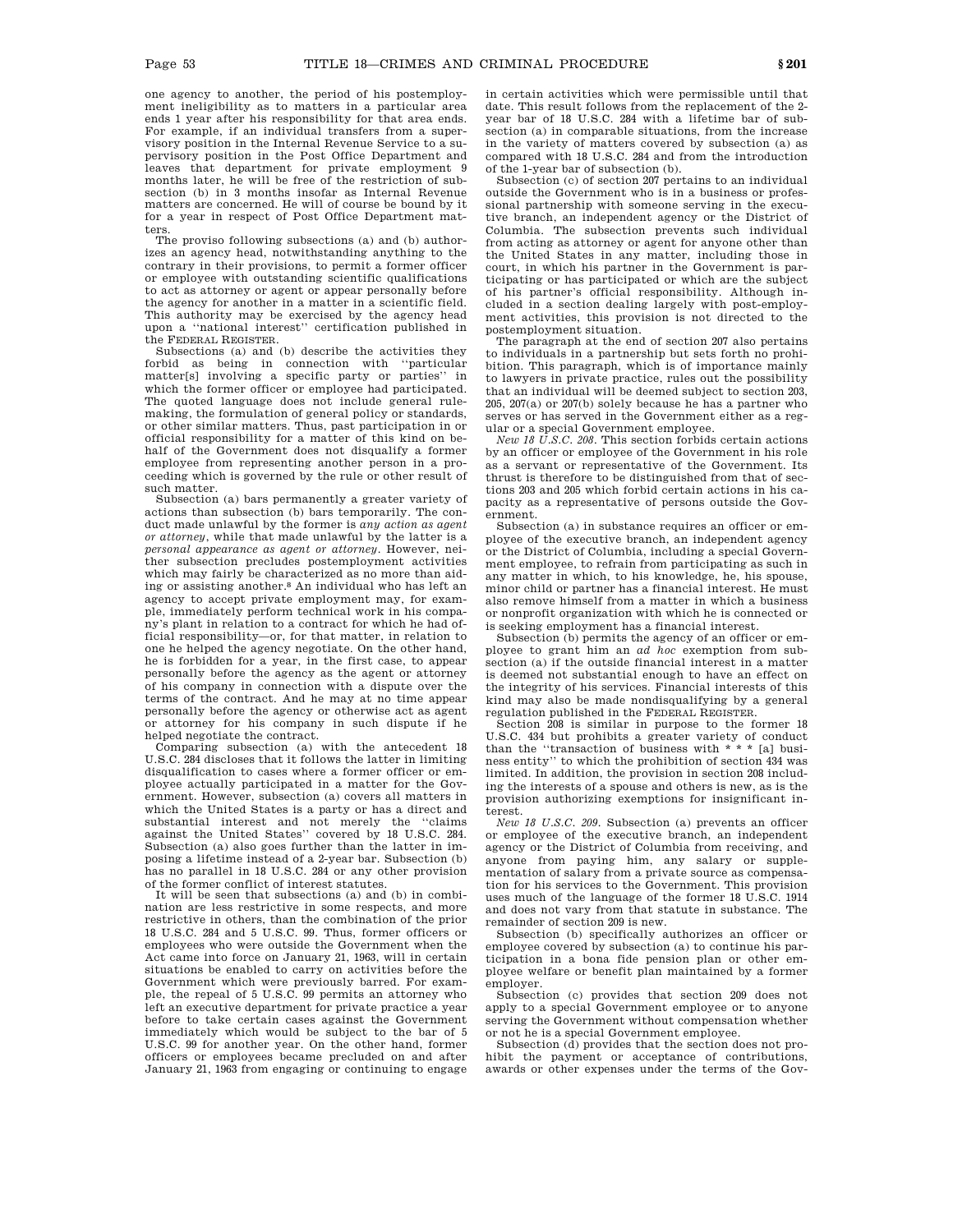ernment Employees Training Act. (72 Stat. 327, 5 U.S.C. 2301–2319).

## STATUTORY EXEMPTIONS FROM CONFLICT OF INTEREST LAWS

Congress has in the past enacted statutes exempting persons in certain positions—usually advisory in nature—from the provisions of some or all of the former conflict of interest laws. Section 2 of the Act grants corresponding exemptions from the new laws with respect to legislative and judicial positions carrying such past exemptions. However, section 2 excludes positions in the executive branch, an independent agency and the District of Columbia from this grant. As a consequence, all statutory exemptions for persons serving in these sectors of the Government ended on January 21, 1963.

#### RETIRED OFFICERS OF THE ARMED FORCES

Public Law 87–849 enacted a new 18 U.S.C. 206 which provides in general that the new sections 203 and 205, replacing 18 U.S.C. 281 and 283, do not apply to retired officers of the armed forces and other uniformed services. However, 18 U.S.C. 281 and 283 contain special restrictions applicable to retired officers of the armed forces which are left in force by the partial repealer of those statutes set forth in section 2 of the Act.

The former 18 U.S.C. 284, which contained a 2-year disqualification against postemployment activities in connection with claims against the United States, applied by its terms to persons who had served as commissioned officers and whose active service had ceased either by reason of retirement or complete separation. Its replacement, the broader 18 U.S.C. 207, also applies to persons in those circumstances. Section 207, therefore applies to retired officers of the armed forces and overlaps the continuing provisions of 18 U.S.C. 281 and 283 applicable to such officers although to a different extent than did 18 U.S.C. 284.

### VOIDING TRANSACTIONS IN VIOLATION OF THE CONFLICT OF INTEREST OR BRIBERY LAWS

Public Law 87–849 enacted a new section, 18 U.S.C. 218, which did not supplant a pre-existing section of the criminal code. However, it was modeled on the last sentence of the former 18 U.S.C. 216 authorizing the President to declare a Government contract void which was entered into in violation of that section. It will be recalled that section 216 was one of the two statutes repealed without replacement.

The new 18 U.S.C. 218 grants the President and, under Presidential regulations, an agency head the power to void and rescind any transaction or matter in relation to which there has been a ''final conviction'' for a violation of the conflict of interest or bribery laws. The section also authorizes the Government's recovery, in addition to any penalty prescribed by law or in a contract, of the amount expended or thing transferred on behalf of the Government.

Section 218 specifically provides that the powers it grants are ''in addition to any other remedies provided by law.'' Accordingly, it would not seem to override the decision in *United States v. Mississippi Valley Generating Co*., 364 U.S. 520 (1961), a case in which there was no ''final conviction.''

## BIBLIOGRAPHY

Set forth below are the citations to the legislative history of Public Law 87–849 and a list of recent material which is pertinent to a study of the act. The listed 1960 report of the Association of the Bar of the City of New York is particularly valuable. For a comprehensive bibliography of earlier material relating to the conflict of interest laws, see 13 Record of the Association of the Bar of the City of New York 323 (May 1958).

## LEGISLATIVE HISTORY OF PUBLIC LAW 87–849 (H.R. 8140, 87TH CONG.)

1. Hearings of June 1 and 2, 1961, before the Antitrust Subcommittee (Subcommittee No. 5) of the House Judiciary Committee, 87th Cong., 1st sess., ser. 3, on *Federal Conflict of Interest Legislation.*

2. H. Rept. 748, 87th Cong., 1st sess.

3. 107 Cong., Rec. 14774.

4. Hearing of June 21, 1962, before the Senate Judiciary Committee, 87th Cong., 2d sess., on *Conflicts of Interest.*

5. S. Rept. 2213, 87th Cong., 2d sess.

6. 108 Cong. Rec. 20805 and 21130 (daily ed., October 3 and 4, 1962).

#### OTHER MATERIAL

1. President's special message to Congress, April 27, 1961, and attached draft bill, 107 Cong. Rec. 6835.

2. President's Memorandum of February 9, 1962, to the heads of executive departments and agencies entitled *Preventing Conflicts of Interest on the Part of Advisers and Consultants to the Government*, 27 F.R. 1341.

3. 42 Op. A.G. No. 6, January 31, 1962.

4. Memorandum of December 10, 1956, for the Attorney General from the Office of Legal Counsel re conflict of interest statutes, Hearings before the Antitrust Subcommittee (Subcommittee No. 5) of House Judiciary Committee, 86th Cong., 2d sess., ser. 17, pt. 2, p. 619.

5. Staff report of Antitrust Subcommittee (Subcommittee No. 5) of House Judiciary Committee, 85th Cong., 2d sess., *Federal Conflict of Interest Legislation* (Comm. Print 1958).

6. Report of the Association of the Bar of the City of New York, *Conflict of Interest and Federal Service* (Harvard Univ. Press 1960).

#### FOOTNOTES

1 Section 190 of the Revised Statutes (5 U.S.C. 99), which was repealed by section 3 of Public Law 87–849, applied to a former officer or employee of the Government who had served in a department of the executive branch. It prohibited him, for a period of two years after his employment had ceased, from representing anyone in the prosecution of a claim against the United States which was pending in that or any other executive department during his period of employment. The subject of post-employment activities of former Government officers and employees was also dealt with in another statute which was repealed, 18 U.S.C. 284. Public Law 87–849 covers the subject in a single section enacted as the new 18 U.S.C. 207.

18 U.S.C. 216, which was repealed by section 1(c) of Public Law 87–849, prohibited the payment to or acceptance by a Member of Congress or officer or employee of the Government of any money or thing of value for giving or procuring a Government contract. Since this offense is within the scope of the newly enacted 18 U.S.C. 201 and 18 U.S.C. 203, relating to bribery and conflicts of interest, respectively, section 216 is no longer necessary.

2 See section 2 of Public Law 87–849. 18 U.S.C. 281 and 18 U.S.C. 283 were not completely set aside by section 2 but remain in effect to the extent that they apply to retired officers of the Armed Forces (see ''Retired Officers of the Armed Forces,'' *infra*).

3 S. Rept. 2213, 87th Cong., 2d sess., p. 6. 4The term ''official responsibility'' is defined by the new 18 U.S.C. 202(b) to mean ''the direct administrative or operating authority, whether intermediate or final, and either exercisable alone or with others, and either personally or through subordinates, to approve, disapprove, or otherwise direct Government action.''

5These two provisions of section 205 refer to an ''officer or employee'' and not, as do certain of the other provisions of the Act, to an ''officer or employee, including a special Government employee.'' However, it is plain from the definition in section 202(a) that a special Government employee is embraced within the comprehensive term ''officer or employee.'' There would seem to be little doubt, therefore, that the instant provisions of section 205 apply to special Government employees even in the absence of an explicit reference to them.